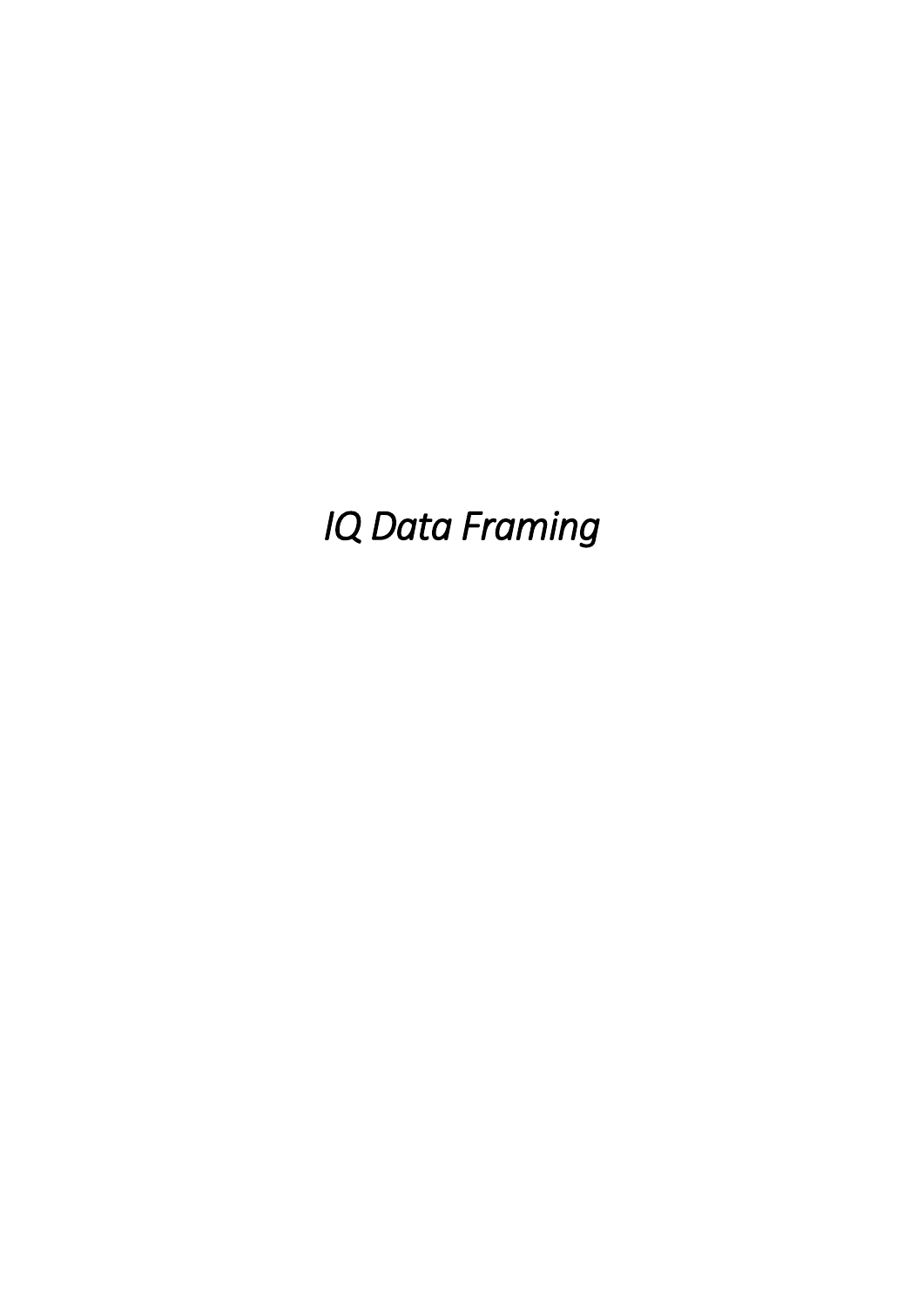Document Meta Data:

| Date:           | 2020 01 27 |
|-----------------|------------|
| <b>Version:</b> | 1.1        |
| Author:         | Tamás Pető |
| License:        |            |

# Description:

This document is intended to describe the IQ data framing with a special importance on the fields of the IQ header. The IQ data framing mechanism described herein is mainly designed for coherent RTL-SDR based data acquisition systems (such as the Kerberos SDR), however it could be extended and utilized in general. According to this, the IQ header contains some special fields which are required for the basic operation of these systems

The first section introduces the structure of the IQ data frame.

The second section describes the fields of the IQ header and briefly discuss their contents and their valid values.

# IQ Data Framing:

In order to properly identify the content of the downloaded and stored IQ data it is extended with a header which includes the most important status and configuration information of the data acquisition system. Figure 1. illustrates the format of the IQ data frame.

| IQ Header   | IQ Data                                                                                                       |  |
|-------------|---------------------------------------------------------------------------------------------------------------|--|
| $1024$ byte | dag buffer size $x$ 2 $x$ 1 byte<br>cpi size x decimation ratio $x$ 2 $x$ 1 byte<br>cpi size $x$ 2 $x$ 4 byte |  |

Figure 1: IQ Data frame structure

The frame has two main parts, the header and the payload sections. Internally, the length of the payload varies as it pass through the consecutive processing modules in the data acquisition and preprocessing chain. This is illustrated for the RTL-SDR based receiver in Figure 1. The first module collects daq\_buffer\_size iq samples and pack it to the IQ frame. Before the decimation would be completed the length of the payload is increased to cpi\_size x decimation ratio and after decimation the number of samples in the payload is reduced to cpi\_size. (The actual payload size is signaled in the header.) In normal operation the transferred and the recorded IQ frames in a file has always fix cpi size x  $2 \times 4 \times$  channel number bytes in the payload section. The data format is complex float 32. Data from the individual receiver channels are placed in blocks, one after another. However, the I and Q values of a given channel are interleaved inside the data block of the channel. This build-up is illustrated for M receiver channel in Figure 2.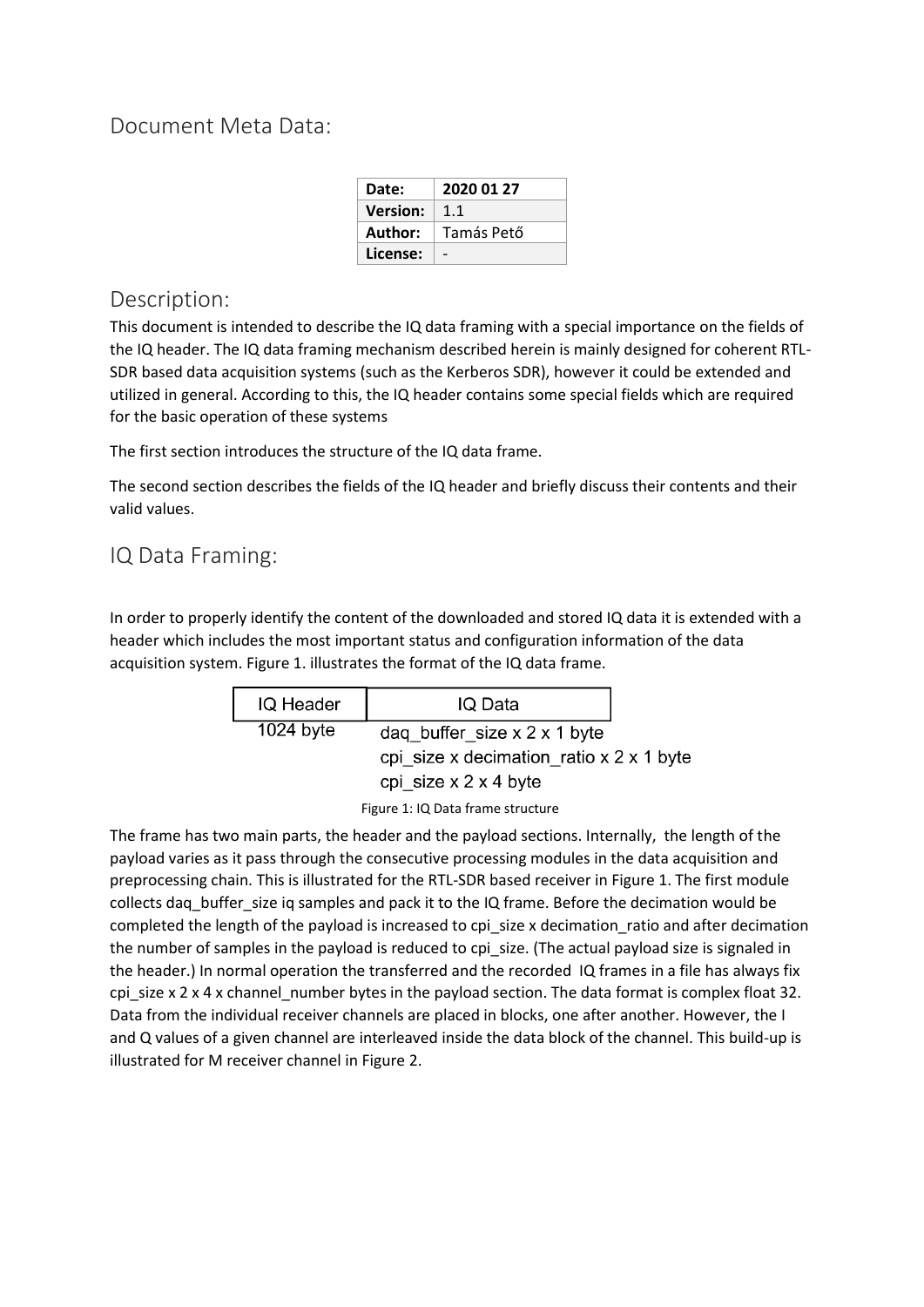

*Figure 2: Structure of the payload section of the IQ data frame*

In contrast to the payload the header has fixed size. The total length of the IQ header in version 6 is 1024 byte. This header is filled by the consecutive processing blocks and finally transferred together with the useful data. On the DSP side this header can be extracted, decomposed and interpreted. In IQ sample record mode, the header is saved together with the data in a structured format.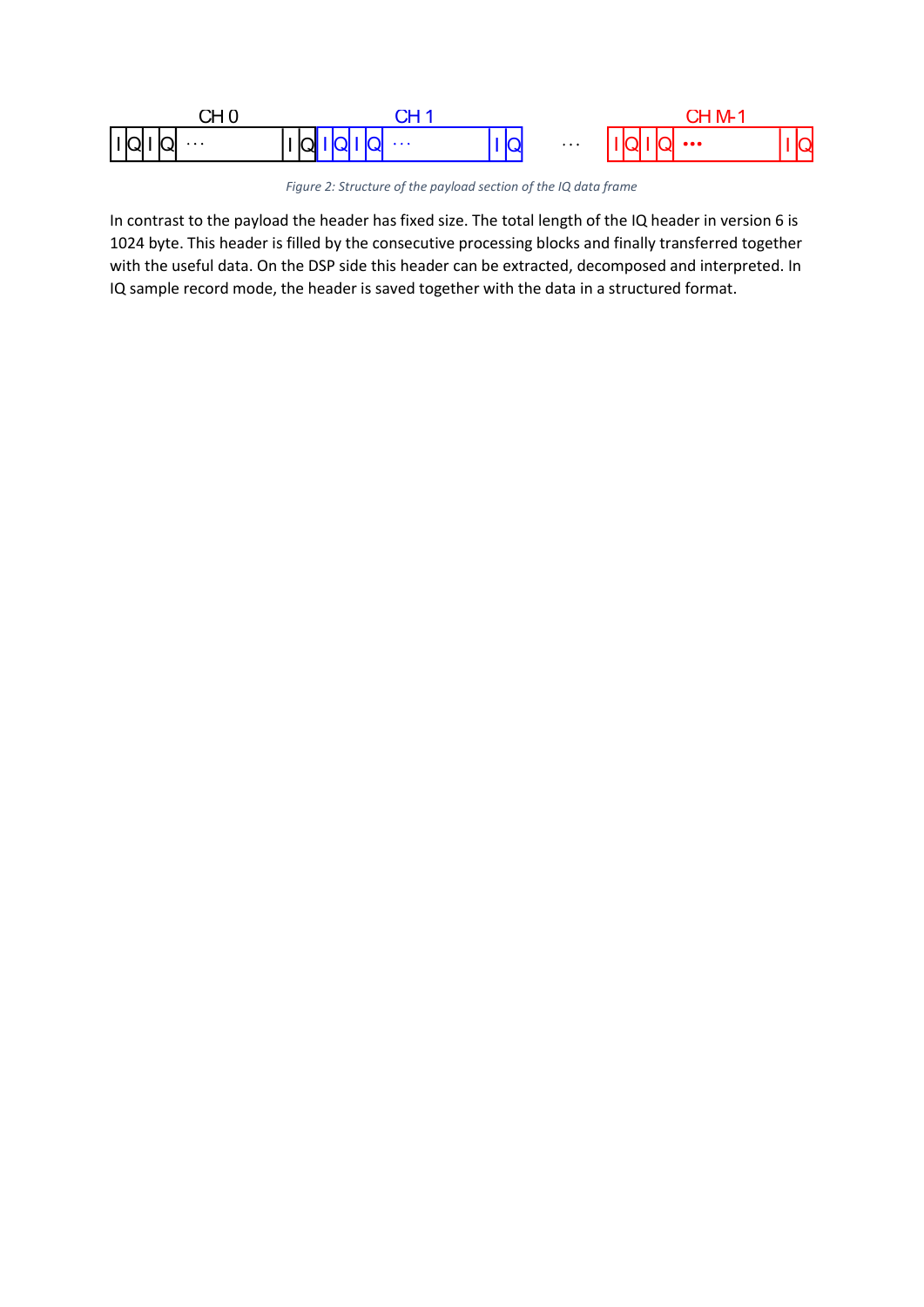# IQ Header Fields:

The following table summarize the fields of the IQ header, including their data type, length and the corresponding modules which set its values.

| <b>Field</b><br>ID      | <b>Field name</b>                   | <b>Data</b><br><b>Type</b> | Length         | <b>Modifier Module</b><br><b>Name</b> |
|-------------------------|-------------------------------------|----------------------------|----------------|---------------------------------------|
| $\mathbf 0$             | <b>Header version</b>               | integer                    | 4 byte         | Realtek DAQ                           |
| $\mathbf{1}$            | Frame type                          | integer                    | 4 byte         | Realtek DAQ                           |
| $\overline{2}$          | Hardware ID                         | string                     | 16 byte        | Realtek DAQ                           |
| 3                       | Unit ID                             | integer                    | 4 byte         | Realtek DAQ                           |
| $\overline{\mathbf{4}}$ | Active antenna channels             | integer                    | 4 byte         | Realtek DAQ                           |
| 5                       | <b>Illuminator Type</b>             | integer                    | 4 byte         | Realtek DAQ                           |
| 6                       | <b>RF Center Frequency</b>          | integer                    | 8 byte         | Realtek DAQ                           |
| 7                       | <b>ADC Sampling Frequency</b>       | integer                    | 8 byte         | Realtek DAQ                           |
| 8                       | <b>Sampling Frequency</b>           | integer                    | 8 byte         | Decimator                             |
| 9                       | CPI length                          | integer                    | 4 byte         | Decimator                             |
| 10                      | Timestamp                           | integer                    | 8 byte         | Realtek DAQ                           |
| 11                      | DAQ block index                     | integer                    | 4 byte         | Realtek DAQ                           |
| 12                      | CPI index                           | integer                    | 4 byte         | Decimator                             |
| 13                      | <b>Extended Integration Counter</b> | integer                    | 8 byte         | Realtek DAQ                           |
| 14                      | Data Type                           | integer                    | 4 byte         | Decimator                             |
| 15                      | Sample Bit Depth                    | integer                    | 4 byte         | Realtek DAQ,                          |
|                         |                                     |                            |                | Decimator                             |
| 16                      | <b>ADC Overdrive Detect Flags</b>   | integer                    | 4 byte         | Realtek DAQ                           |
| 17                      | IF gain for Channel ID 0            | integer                    | 4 byte         | Realtek DAQ                           |
| 18                      | IF gain for Channel ID 1            | Integer                    | 4 byte         | Realtek DAQ                           |
|                         |                                     |                            |                |                                       |
| 48                      | IF gain for Channel ID 31           | integer                    | 4 byte         | Realtek DAQ                           |
| 49                      | Delay Sync Flag                     | integer                    | 4 byte         | Delay Synchronizer                    |
| 50                      | IQ Sync Flag                        | integer                    | 4 byte         | Delay Synchronizer                    |
| 51                      | Sync State                          | integer                    | 4 byte         | Delay Synchronizer                    |
| 52                      | <b>Noise Source State</b>           | integer                    | 4 byte         | Realtek DAQ                           |
|                         | Reserved                            |                            | $193 \times 4$ | Realtek DAQ                           |
|                         |                                     |                            | byte           |                                       |

*Table 1: List of fields of the IQ header*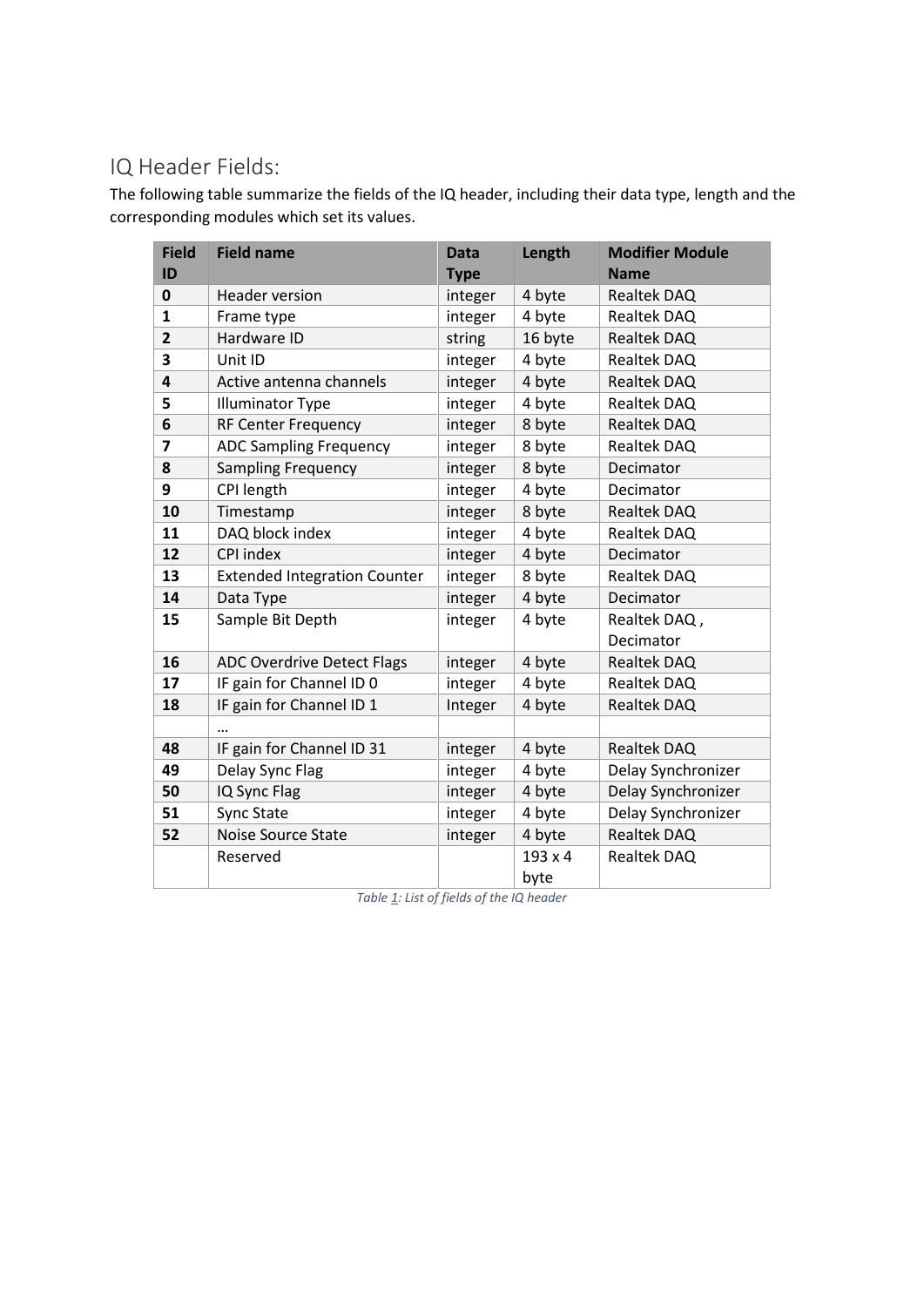Header version:

Current version number of the IQ header.

# Frame type:

This field is used to identify the content of the payload.

| <b>Value</b> | <b>Type</b>       |
|--------------|-------------------|
| O            | Normal data frame |
|              | Dummy frame       |
| 2            | Ramp              |
| ર            | Calibration       |

*Table 2: Valid values of the frame type field*

In normal operation frame type 0 is used, which declares that the payload contains IQ data from the receivers. Frame type: 1 used to test the links through the full data chain. Dummy frames are processed none of the daq chain modules. The ramp payload is used to verify the continuous data transfer functionality. In case the ramp data is corrupter then it could identify potential data loss in the payload. Calibration frame type indicates that the payload contains special signal which could be used to calibrate the internal distortions of the system (Time delay, Amplitude or Phase distortions).

# Hardware ID:

Name of the data acquisition hardware.

# Unit ID:

Numerical identifier of the current data acquisition hardware

# Active antenna channels:

Indicates the currently used channel number. A single Kerberos SDR has 4 channels. The maximum number of channels is 32.

Illuminator type:

| <b>Value</b> | <b>Type</b>  |
|--------------|--------------|
| n            | Not defined/ |
|              | Custom       |
| 1            | FM           |
| 2            | DVB-T        |
| っ            | Noise signal |

*Table 3: Valid values of the illuminator type field*

# RF Center Frequency:

RF frequency used by the R820T chip. This value is interpreted in Hz.

ADC Sampling Frequency:

Sampling frequency used by the RTL2832U chip. This value is interpreted in Hz.

#### Sampling Frequency:

Sampling frequency of the IQ data after decimation. This value is interpreted in Hz.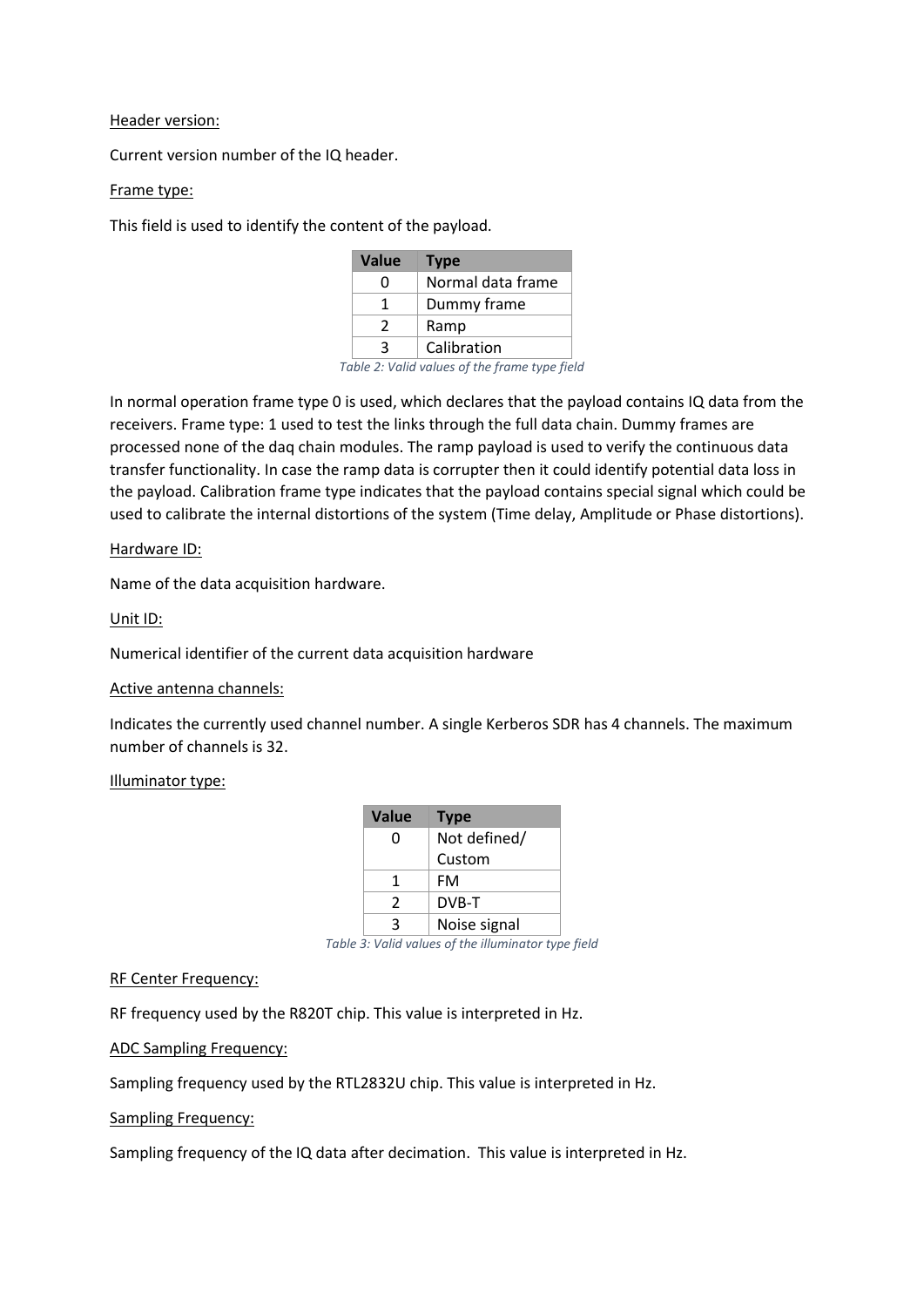# CPI (Coherent Processing Interval) Length:

Number of IQ samples stored in the payload of IQ data frame.

# Timestamp:

This field contains the Unix Epoch time of the data frame. The current value is requested from the OS right before it would be sent out from the module which interact with the hardware. According to this behavior, the exact time of the data packet may differ from the actual due to the data buffering.

# DAQ block index:

Contains a counter value stepped by the data acquisition module. With the checking of this field a consecutive signal processing block could be informed about potential data losses.

# CPI index:

Contains a counter value stepped by the decimator module. With the checking of this field a consecutive signal processing block could be informed about potential data losses.

# Extended Integration Counter:

This field stores the amount of time elapsed since the last data acquisition. In the knowledge of this time one can concatenate two consecutive data blocks to extend the duration of the coherent integration. In continuous data streaming this value is zero.

# Data Type:

| <b>Value</b> | <b>Type</b>   |
|--------------|---------------|
| O            | Dummy         |
| 1            | Raw           |
| 2            | IQ            |
| ર            | Pre-filtered, |
|              | Decimated IQ  |

*Table 4: Valid values of the data type field*

# Sample bit depth:

For IQ samples, it defines only the In phase or the Quadrature part. (e.g. : 16 means 16 bit I, 16 bit Q)

# ADC Overdrive detect flags:

This flag array can be used to indicate that the ADC has been overdriven. It can be used for maximum 32 channels.

(e.g.: 0x00000003 : Means that the first and the third channels are overdriven.)

# IF gain for Channel ID X:

Gain of the X-th receiver channel.

In RTL-SDR based receiver the valid values are the following: 0, 9, 14, 27, 37, 77, 87, 125, 144, 157, 166, 197, 207, 229, 254, 280, 297, 328, 338, 364, 372, 386, 402, 421, 434, 439, 445, 480, 496. To get the real gain value divide the field value by 10. (e.g.: 87 means 8.7 dB gain)